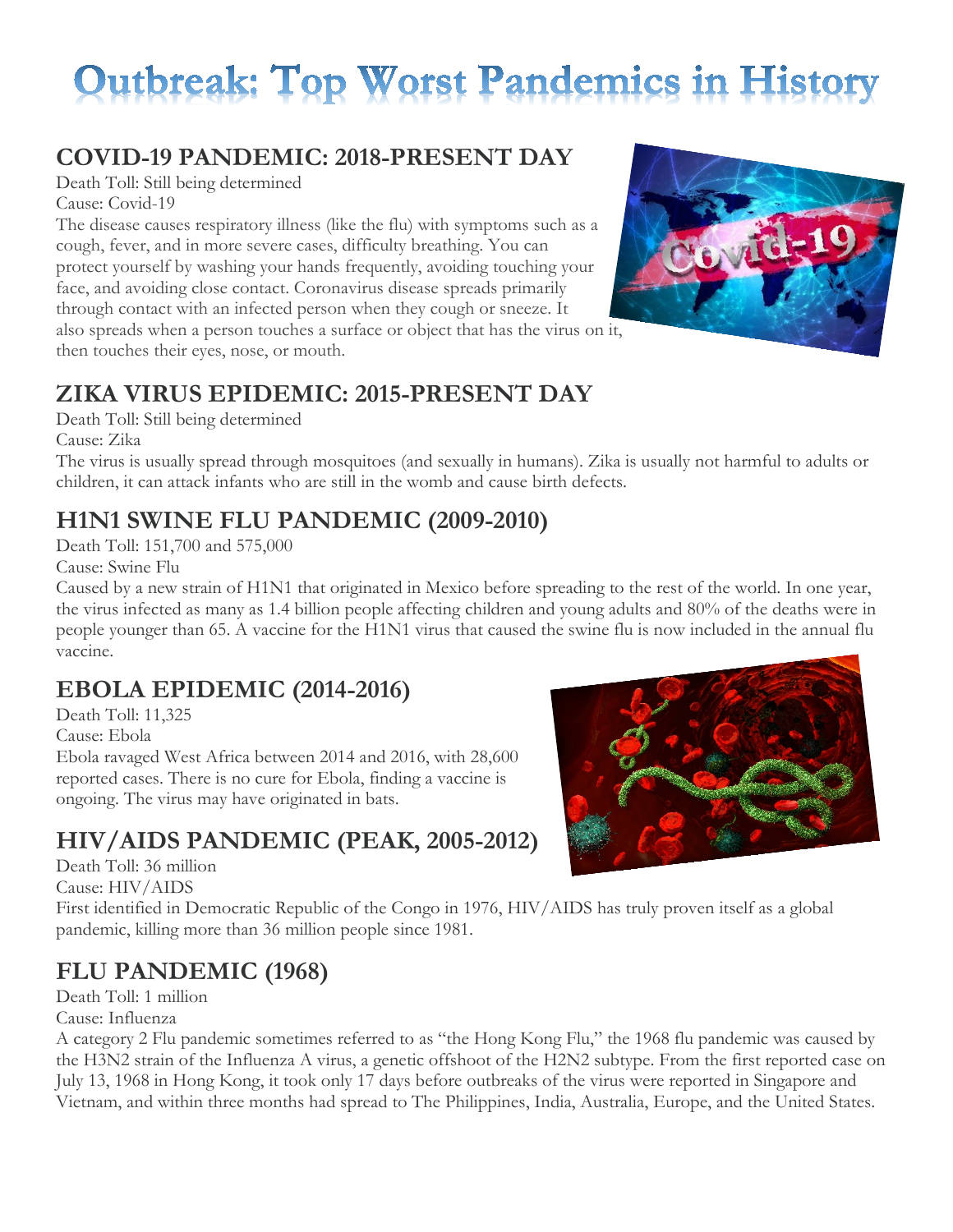### **ASIAN FLU (1956-1958)**

Death Toll: 2 million Cause: Influenza

Asian Flu was a pandemic outbreak of Influenza A of the H2N2 subtype, that originated in China in 1956 and lasted until 1958. In its two-year spree, Asian Flu traveled from the Chinese province of Guizhou to Singapore, Hong Kong, and the United States.

# **SPANISH FLU PANDEMIC (1918-1920)**

#### Death Toll: 20 -50 million

Cause: Influenza

Between 1918 and 1920 a disturbingly deadly outbreak of influenza tore across the globe, infecting over a third of the world's population and ending the lives of  $20 - 50$  million people, with up to 25 million deaths in the first 25 weeks alone. Influenza had always previously only killed juveniles and the elderly or already weakened patients, it had begun striking down hardy and completely healthy young adults, while leaving children and those with weaker immune systems still alive.



## **CHOLERA PANDEMIC (1910-1911)**

Death Toll: 800,000+ Cause: Cholera

Like its five previous incarnations, the Sixth Cholera Pandemic originated in India where it killed over 800,000, before spreading to the Middle East, North Africa, Eastern Europe and Russia. Having learned from the past, quickly sought to isolate the infected, and in the end only 11 deaths occurred.

## **FLU PANDEMIC (1889-1890)**

Death Toll: 1 million

Cause: Influenza

Originally the "Asiatic Flu" or "Russian Flu" as it was called, this strain was thought to be an outbreak of the Influenza A virus subtype H2N2, though recent discoveries have instead found the cause to be the Influenza A virus subtype H3N8.

# **THIRD CHOLERA PANDEMIC (1852–1860)**

Death Toll: 1 million

Cause: Cholera

Generally considered the deadliest of the seven cholera pandemics, the third major outbreak of Cholera in the 19th century lasted from 1852 to 1860. Like the first and second pandemics, the Third Cholera Pandemic originated in India, eventually succeeded in identifying contaminated water.